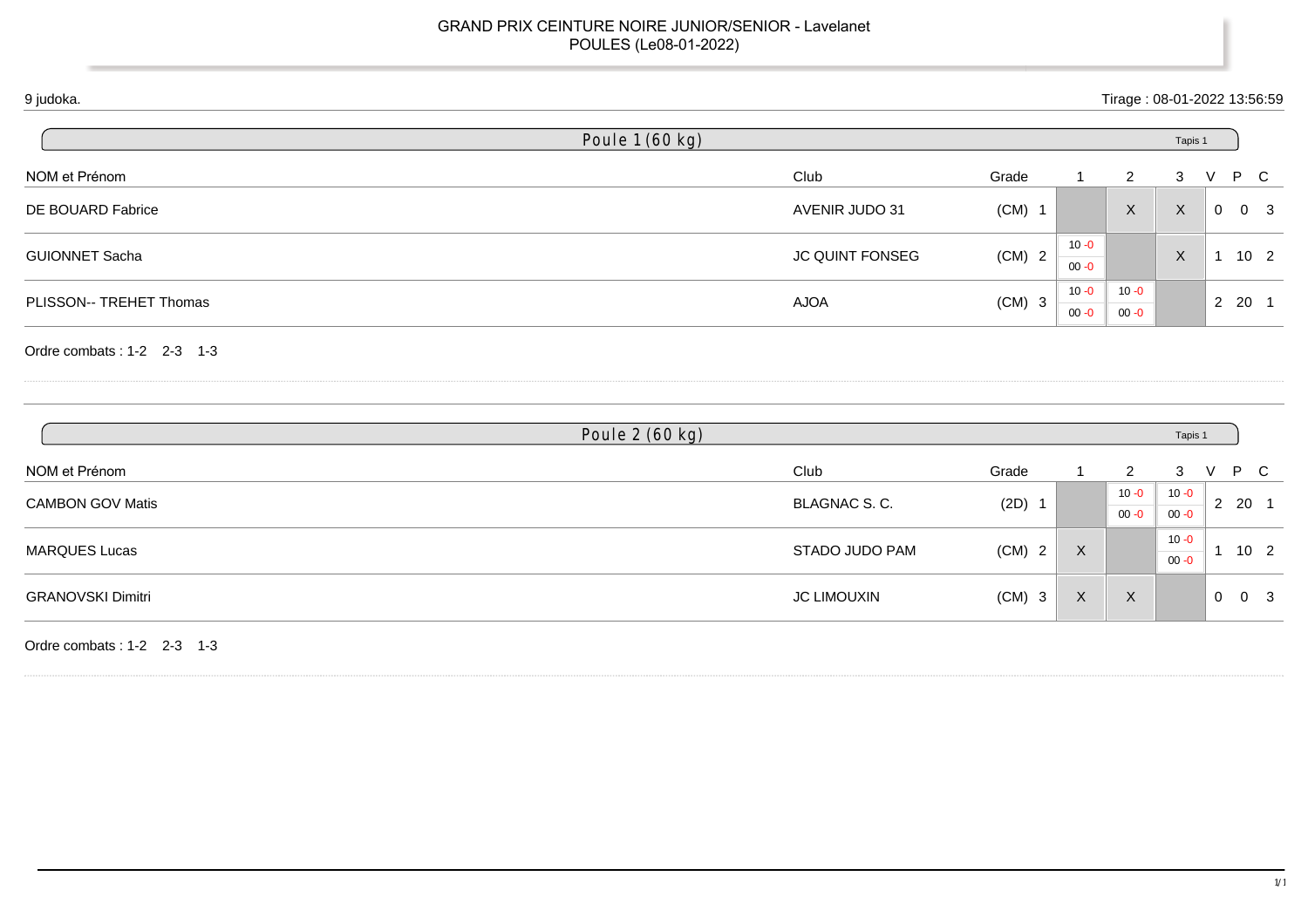| 9 judoka.               | Poule 3 (60 kg)        |          |                      |                           | Tapis 1      | Tirage: 08-01-2022 13:56:59 |
|-------------------------|------------------------|----------|----------------------|---------------------------|--------------|-----------------------------|
| NOM et Prénom           | Club                   | Grade    |                      | $\overline{2}$            | 3            | P C<br>$\vee$               |
| FIRMIN Timothe          | CARBONNE JUDO          | $(1D)$ 1 |                      | $\boldsymbol{\mathsf{X}}$ | $\mathsf{X}$ | $\mathbf 0$<br>$1 \quad 3$  |
| PLOUSEAU Clement        | <b>DOJO PINS JUSTA</b> | (1D) 2   | $11 - 0$<br>$00 - 0$ |                           | $\times$     | 10 <sub>2</sub>             |
| <b>ETOUISNI Faissal</b> | AJOA                   | (1D) 3   | $11 - 0$             | $11 - 0$                  |              | $2 \quad 20 \quad 1$        |
|                         |                        |          | $01 - 0$             | $00 - 0$                  |              |                             |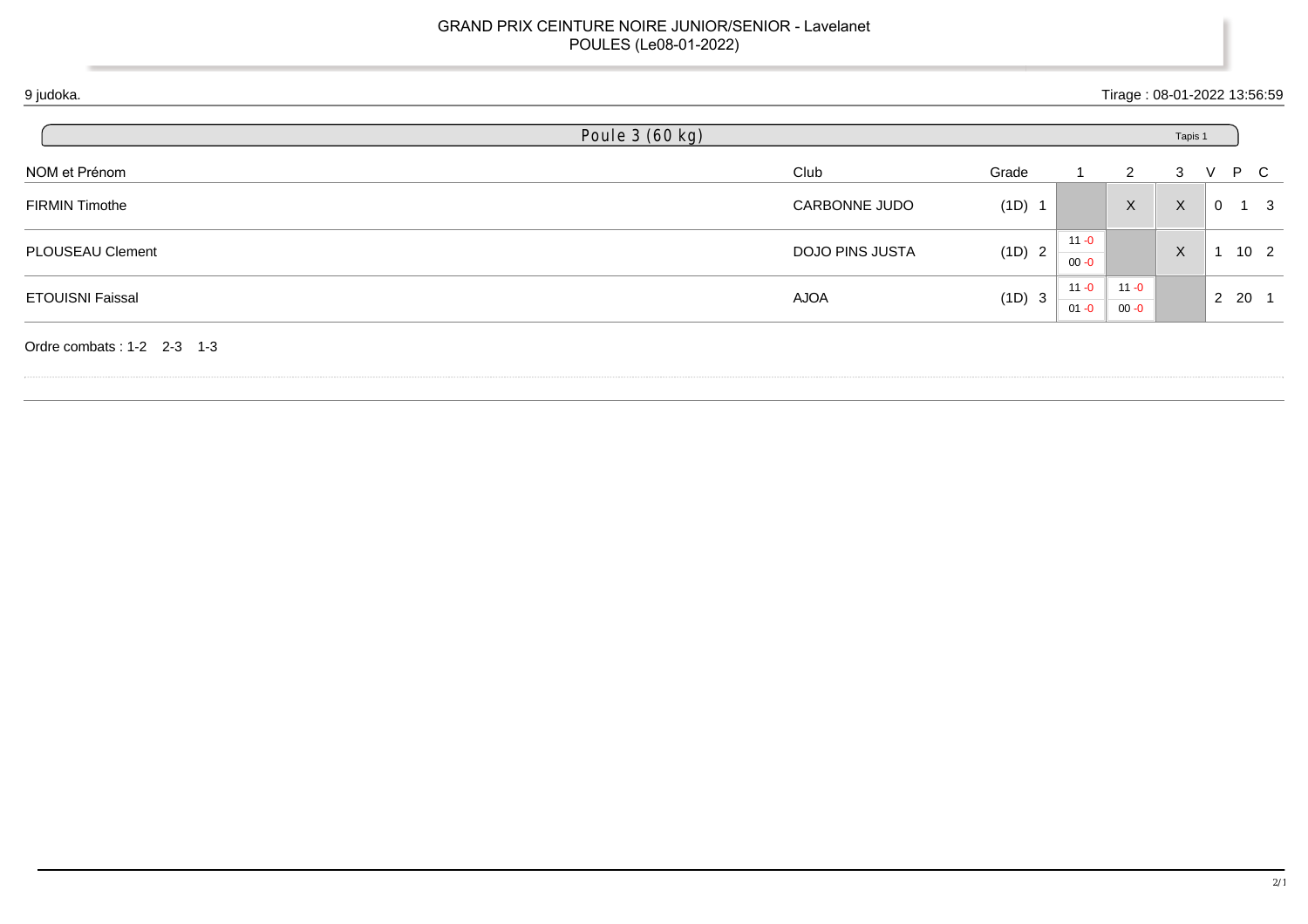| <b>GUIONNET Sacha</b><br>JC QUINT FONSEG - MP<br>ſСM<br><b>MARQUES Lucas</b><br>STADO JUDO PAM - MP<br>CM     | MARQUES L.<br>$11 - 0 / 00 - 0$  | Senior M 60 kg<br>Nb. Judoka: 6<br>Tirage: 08-01-2022 14:54:51 |
|---------------------------------------------------------------------------------------------------------------|----------------------------------|----------------------------------------------------------------|
|                                                                                                               |                                  | <b>ETOUISNI F.</b><br>$10 - 0 / 00 - 0$                        |
| <b>ETOUISNI Faissal</b><br>AJOA - LR                                                                          | ETOUISNI F.                      |                                                                |
|                                                                                                               |                                  | ETOUISNI F.<br>$00 - 0 / 00 - 0$                               |
| <b>CAMBON GOV Matis</b><br>BLAGNAC S. C. - MP<br>2D                                                           | CAMBON GOV M.                    |                                                                |
|                                                                                                               |                                  | CAMBON GOV M.<br>$10 - 0/01 - 1$                               |
| <b>PLISSON-- TREHET Thomas</b><br>$AJOA - LR$<br>ÍСM<br><b>PLOUSEAU Clement</b><br>DOJO PINS JUSTA - MP<br>HЕ | PLOUSEAU C.<br>$10 - 0 / 00 - 0$ |                                                                |

|                         | CLASSEMENT                  |
|-------------------------|-----------------------------|
| <b>ETOUISNI Faissal</b> | $AJOA - LR$                 |
| <b>CAMBON GOV Matis</b> | BLAGNAC S. C. - MP          |
| <b>MARQUES Lucas</b>    | STADO JUDO PAM - MP         |
| PLOUSEAU Clement        | DOJO PINS JUSTA - MP        |
| PLISSON-- TREHET Thomas | $AJOA - LR$                 |
| <b>GUIONNET Sacha</b>   | <b>JC OUINT FONSEG - MP</b> |

| GUIONNET S.         | <b>GUIONNET S.</b>  | PLOUSEAU C.<br>$10 - 0 / 00 - 0$ |
|---------------------|---------------------|----------------------------------|
|                     | PLOUSEAU C.         |                                  |
| PLISSON-- TREHET T. | PLISSON-- TREHET T. | MARQUES L.<br>$10 - 0 / 00 - 0$  |
|                     | MARQUES L.          |                                  |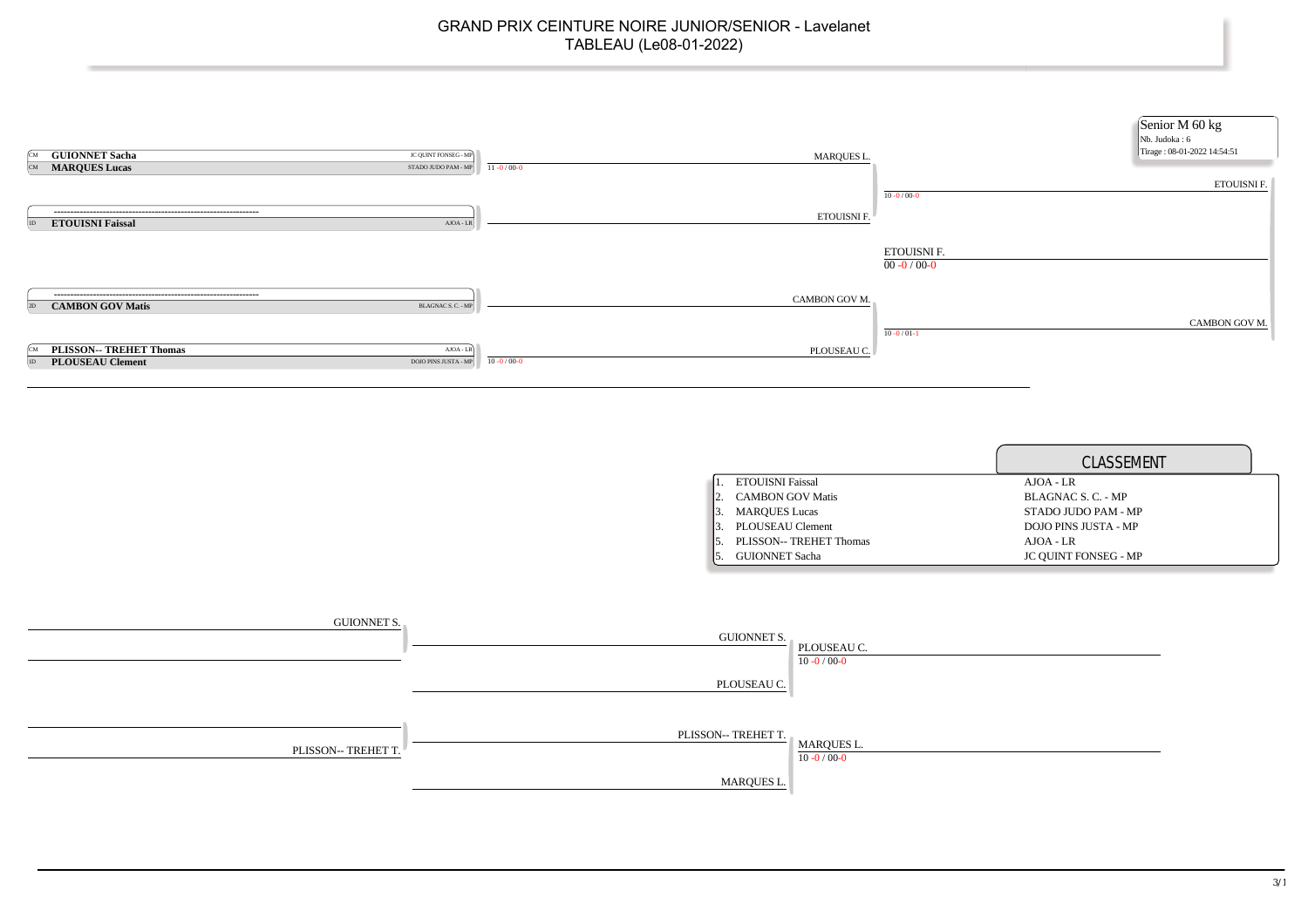|                        | Poule 1 (66 kg) |                        |          |                      |          | Tapis 2 |                |                 |
|------------------------|-----------------|------------------------|----------|----------------------|----------|---------|----------------|-----------------|
| NOM et Prénom          |                 | Club                   | Grade    |                      | 2        | 3       | V              | P C             |
| <b>FAURE Thomas</b>    |                 | TRT JUDO 82            | $(CM)$ 1 |                      | X        | X       | $\overline{0}$ | 0 <sup>3</sup>  |
| <b>BOYER Elliot</b>    |                 | <b>JUDO CLUB PECHB</b> | $(CM)$ 2 | $10 - 0$<br>$00 - 0$ |          | X       |                | 10 <sub>2</sub> |
| <b>ESTEVES Nicolas</b> |                 |                        |          | $10 - 0$             | $11 - 0$ |         |                |                 |
|                        |                 | <b>CAHORS JUDO</b>     | $(CM)$ 3 | $00 - A$             | $00 - 0$ |         |                | 2 10 1          |

| Poule 2 (66 kg)                |                   |          |                      |                      | Tapis 2              |                      |                |                       |  |
|--------------------------------|-------------------|----------|----------------------|----------------------|----------------------|----------------------|----------------|-----------------------|--|
| NOM et Prénom                  | Club              | Grade    |                      | 2                    | 3                    | 4                    | V              | P.<br>- C             |  |
| AILLERES Remi                  | J C AUSCITAIN     | $(2D)$ 1 |                      | $\mathsf X$          | X                    | $\sf X$              | $\mathbf{0}$   | 0<br>$\overline{4}$   |  |
| <b>TALAOUBRID Fahim Hicham</b> | <b>JC ALESIEN</b> | (1D) 2   | $11 - 0$<br>$00 - 0$ |                      | X                    | $10 - 0$<br>$00 - 0$ |                | $2\ 20\ 1$            |  |
| <b>BERTRAND Guillaume</b>      | DOJO DE FOIX      | (2D) 3   | 10 - 0<br>$00 - 0$   | $10 - 0$<br>$00 - 0$ |                      | X                    | $\overline{2}$ | 20 1                  |  |
| <b>NENE Julien</b>             | BLAGNAC S.C.      | (1D) 4   | $10 - 0$<br>$00 - 0$ | X                    | $10 - 0$<br>$00 - 0$ |                      | $\overline{2}$ | -20<br>$\overline{1}$ |  |

Ordre combats : 1-2 3-4 1-3 2-4 1-4 2-3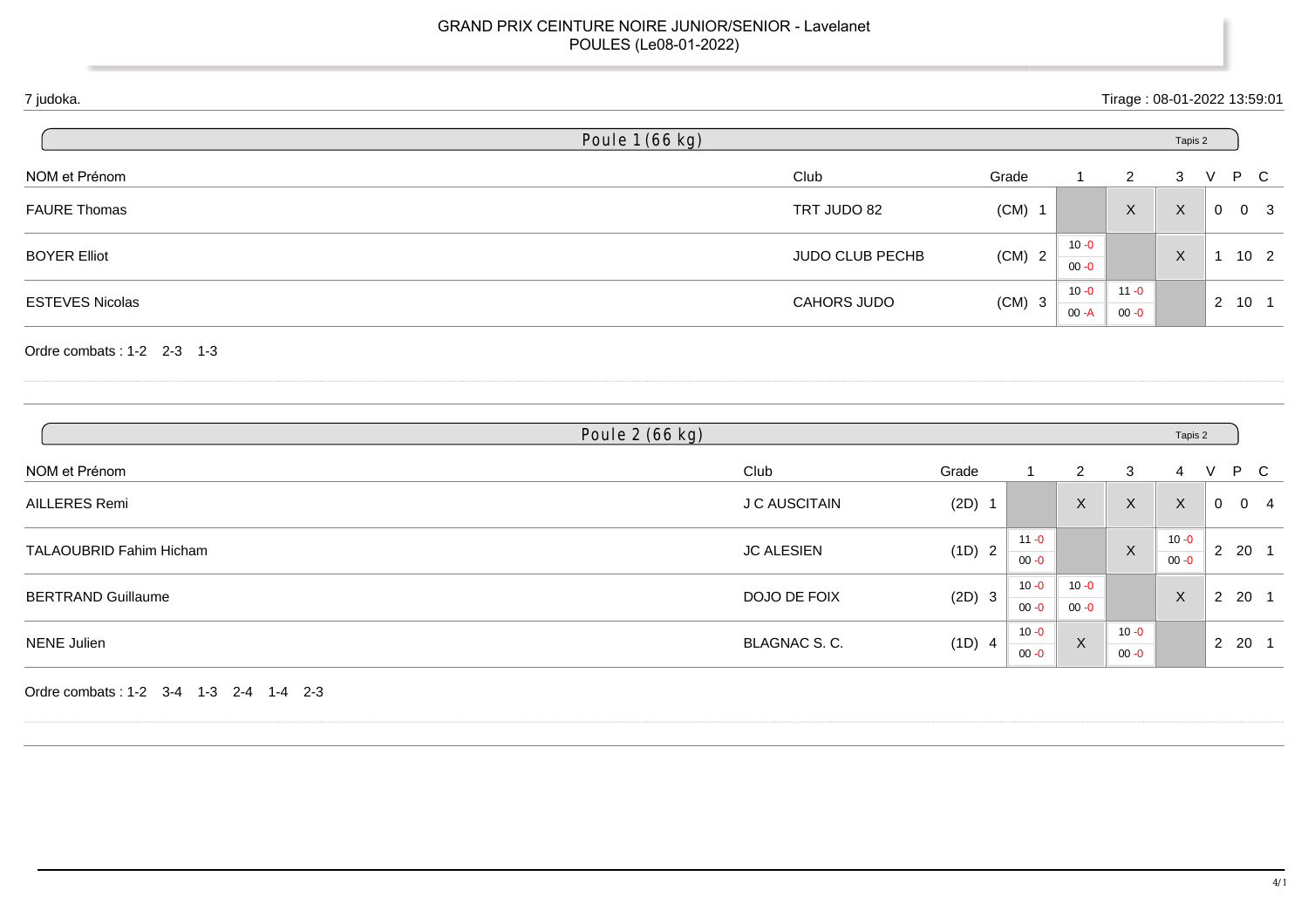

|                                | CLASSEMENT                  |
|--------------------------------|-----------------------------|
| <b>BERTRAND Guillaume</b>      | DOJO DE FOIX - MP           |
| NENE Julien                    | BLAGNAC S. C. - MP          |
| <b>ESTEVES Nicolas</b>         | CAHORS JUDO - MP            |
| <b>TALAOUBRID Fahim Hicham</b> | <b>JC ALESIEN - LR</b>      |
| <b>BOYER Elliot</b>            | <b>IUDO CLUB PECHB - MP</b> |

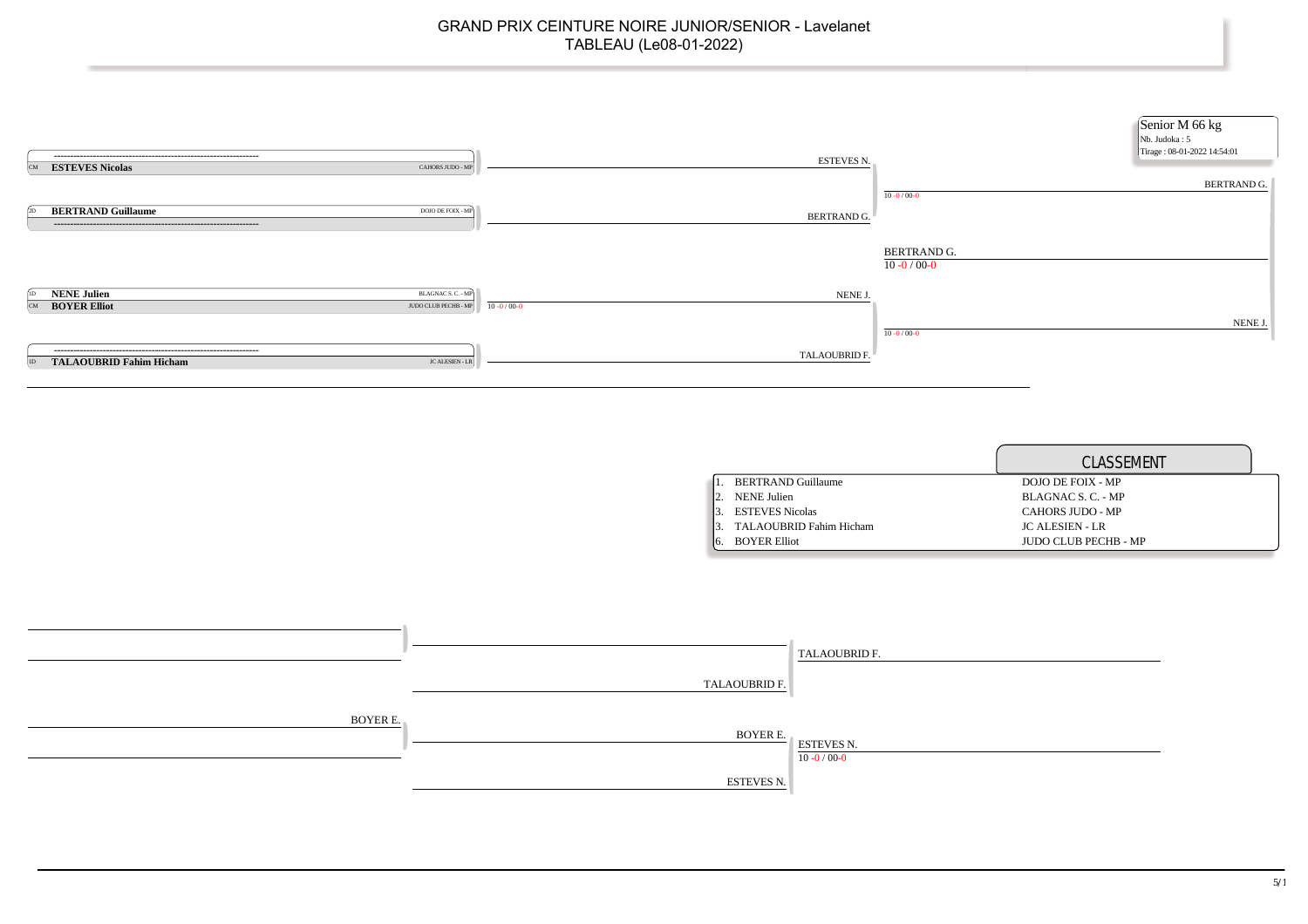|                                                                          | Poule 1 (73 kg) |                        |          |                      |                      |                      | Tapis 3              |                |                             |
|--------------------------------------------------------------------------|-----------------|------------------------|----------|----------------------|----------------------|----------------------|----------------------|----------------|-----------------------------|
| NOM et Prénom                                                            |                 | Club                   | Grade    | 1                    | $\overline{2}$       | 3                    | $\overline{4}$       | V              | $\mathsf{P}$<br>$\mathbf C$ |
| FRACCARO Quentin                                                         |                 | MURET JUDO CLUB        | (1D) 1   |                      | $\mathsf X$          | $11 - 0$<br>$00 - 0$ | $\boldsymbol{X}$     |                | $1 11 3$                    |
| <b>CLAVERIE Enzo</b>                                                     |                 | <b>DOJODUCOUSERANS</b> | (1D) 2   | $10 - 0$<br>$01 - 0$ |                      | $10 - 0$<br>$00 - F$ | $\mathsf{X}$         |                | $2 \quad 10 \quad 2$        |
| <b>COUVEIGNES Ludovic</b>                                                |                 | <b>QUERCY AM</b>       | (1D) 3   | $\mathsf X$          | X                    |                      | $\mathsf{X}$         | $\overline{0}$ | $0 \quad 4$                 |
| <b>DESPREZ Gautier</b>                                                   |                 | <b>JC POLLESTRES</b>   | $(2D)$ 4 | $10 - 0$<br>$00 - 0$ | $01 - 1$<br>$00 - 1$ | $10 - 0$<br>$00 - 0$ |                      |                | $3 \quad 21 \quad 1$        |
|                                                                          |                 |                        |          |                      |                      |                      |                      |                |                             |
|                                                                          |                 |                        |          |                      |                      |                      |                      |                |                             |
|                                                                          | Poule 2 (73 kg) |                        |          |                      |                      |                      | Tapis 3              |                |                             |
|                                                                          |                 | Club                   |          | Grade                |                      | $\overline{2}$       | 3                    | $\vee$         | P<br>$\overline{C}$         |
| Ordre combats: 1-2 3-4 1-3 2-4 1-4 2-3<br>NOM et Prénom<br>MEYSSAN Sacha |                 | DOJO DE FOIX           |          | (1D) 1               |                      | $\mathsf{X}$         | $10 - 1$<br>$00 - 1$ |                | $1 \quad 11 \quad 1$        |
| <b>COLLARD Sebastien</b>                                                 |                 | JC VILLEFRANCHE        |          | (1D) 2               | $10 - 0$<br>$01 - 0$ |                      | $\mathsf{X}$         |                | $1 10 3$                    |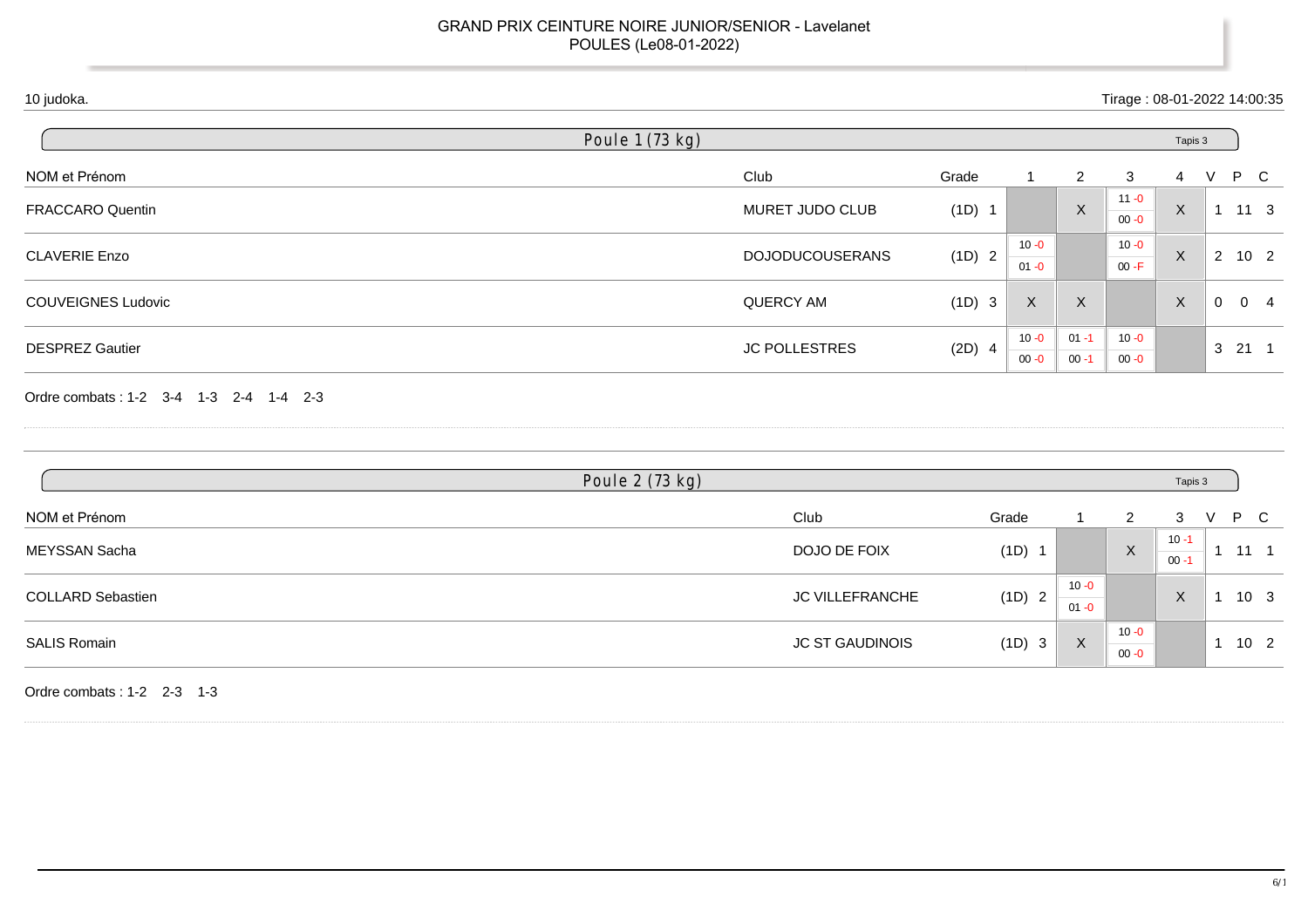| 10 judoka.                 |                     |          |                      |                      |              |                | Tirage: 08-01-2022 14:00:35 |
|----------------------------|---------------------|----------|----------------------|----------------------|--------------|----------------|-----------------------------|
|                            | Poule 3 (73 kg)     |          |                      |                      | Tapis 3      |                |                             |
| NOM et Prénom              | Club                | Grade    |                      | $\overline{2}$       | 3            | V              | P C                         |
| <b>MARTIAUX Cedric</b>     | <b>JJC BRESSOLS</b> | $(CM)$ 1 |                      | $\mathsf{X}$         | $\mathsf{X}$ | $\overline{0}$ | 0 <sup>3</sup>              |
| <b>GOULUT Gabriel</b>      | ATMOSPHERE JUDO     | $(CM)$ 2 | $10 - 0$<br>$00 - 1$ |                      | $\times$     |                | 10 <sub>2</sub>             |
| <b>GOUBE Michael</b>       | JJEL JUDO JUJIT     | $(CM)$ 3 | $10 - 0$<br>$00 - 0$ | $10 - 1$<br>$00 - 0$ |              |                | 2 20 1                      |
| Ordre combats: 1-2 2-3 1-3 |                     |          |                      |                      |              |                |                             |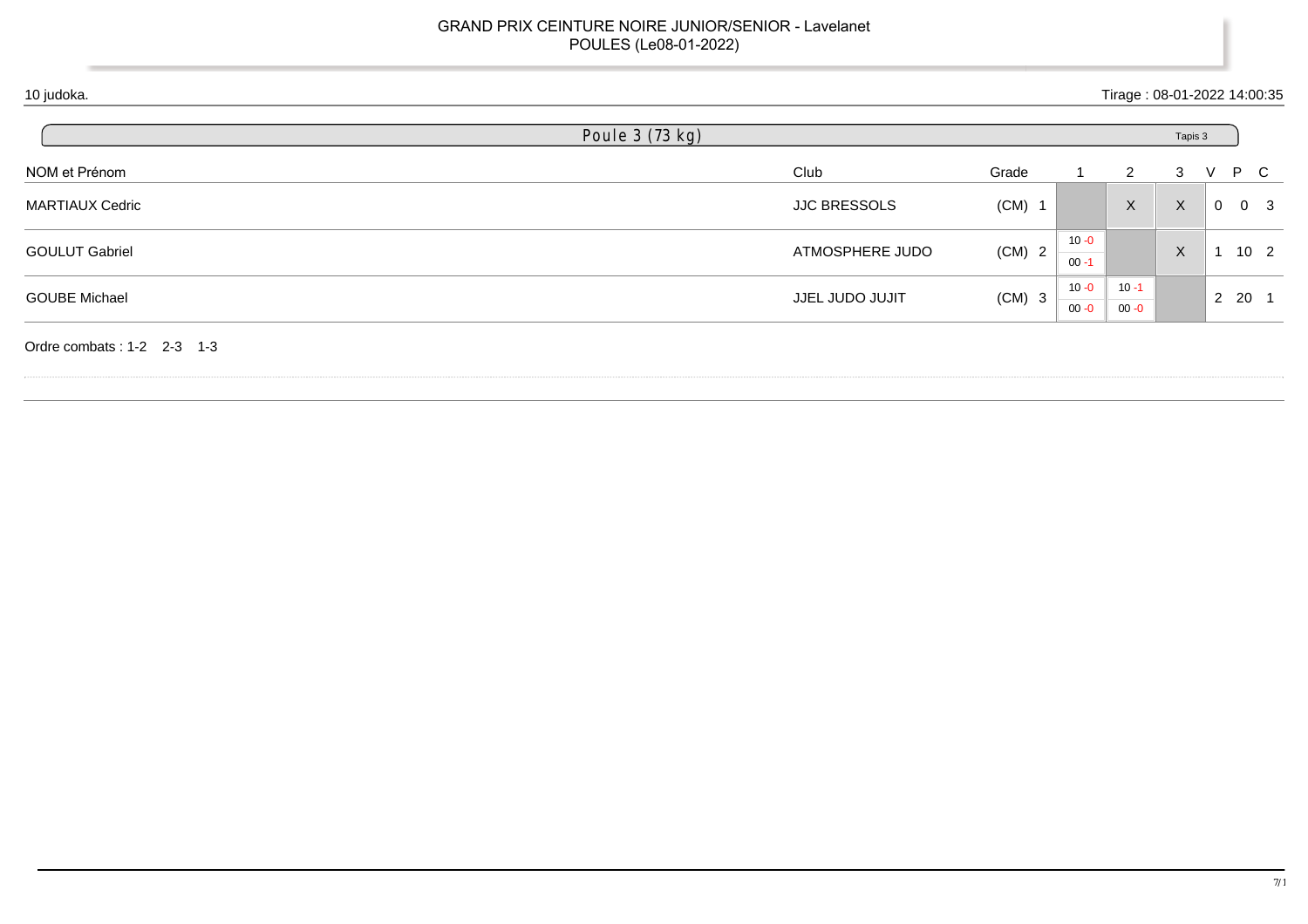

|                        | CLASSEMENT                  |
|------------------------|-----------------------------|
| <b>DESPREZ Gautier</b> | <b>JC POLLESTRES - LR</b>   |
| <b>GOULUT</b> Gabriel  | ATMOSPHERE JUDO - MP        |
| <b>GOUBE Michael</b>   | JJEL JUDO JUJIT - MP        |
| <b>CLAVERIE Enzo</b>   | DOJODUCOUSERANS - MP        |
| <b>SALIS Romain</b>    | <b>JC ST GAUDINOIS - MP</b> |
| <b>MEYSSAN</b> Sacha   | DOJO DE FOIX - MP           |

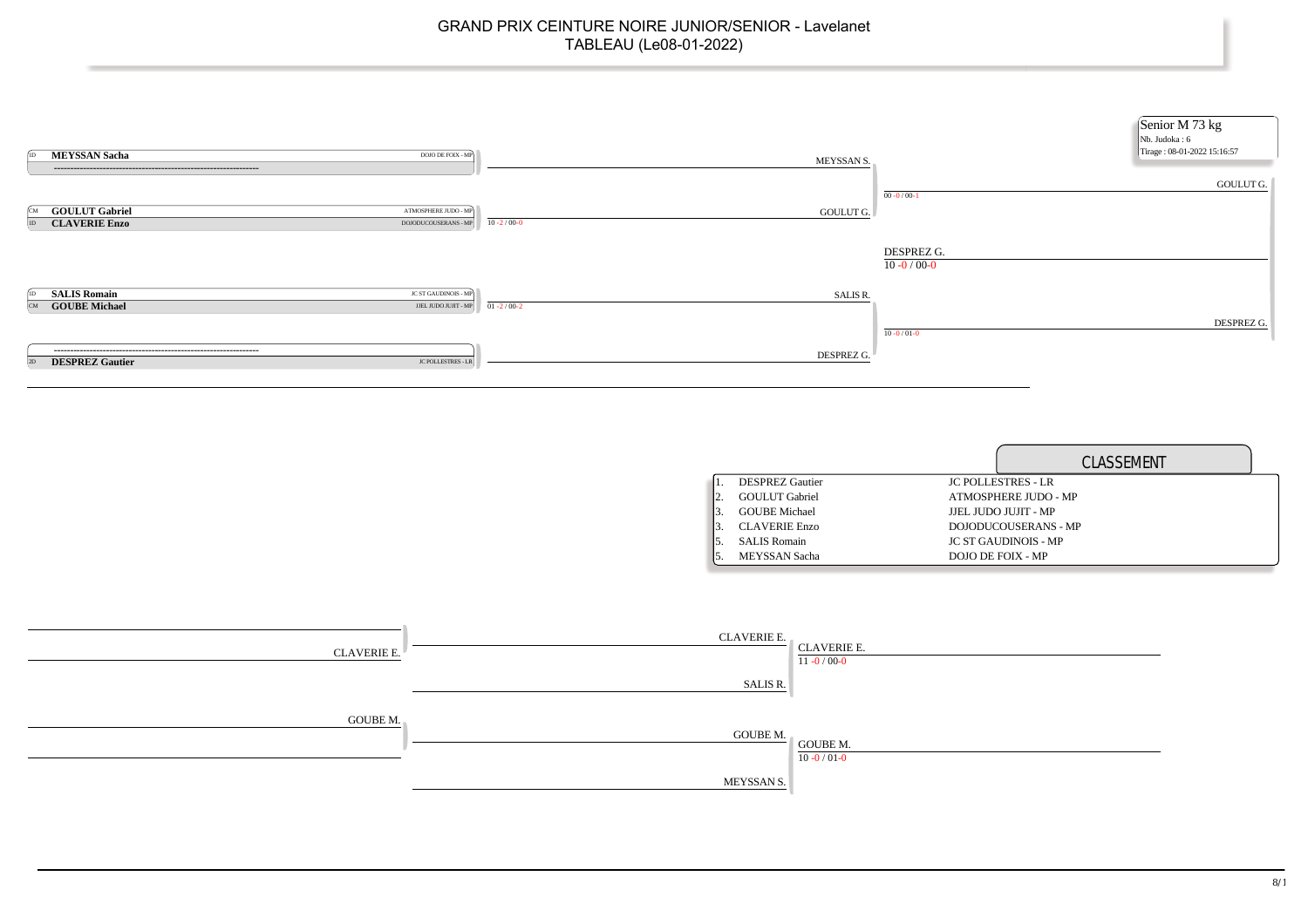| 8 judoka.                              |                       |          |                      |                      |                           | Tirage: 08-01-2022 14:01:49 |                |                              |
|----------------------------------------|-----------------------|----------|----------------------|----------------------|---------------------------|-----------------------------|----------------|------------------------------|
|                                        | Poule 1 (81 kg)       |          |                      |                      |                           | Tapis 4                     |                |                              |
| NOM et Prénom                          | Club                  | Grade    | 1                    | $\overline{c}$       | 3                         | $\overline{4}$              | V              | $\mathsf{P}$<br>$\mathsf{C}$ |
| POUMADERE Dylan                        | STADO JUDO PAM        | (1D) 1   |                      | $\mathsf X$          | $10 - 1$<br>$01 - 0$      | $10 - 1$<br>$00 - 1$        |                | 2 20 2                       |
| <b>BESCHI Olivier</b>                  | <b>OLIVIER BESCHI</b> | (1D) 2   | $10 - 0$<br>$00 - 0$ |                      | $11 - 0$<br>$00 - 2$      | $10 - 0$<br>$00 - 1$        |                | 3 30 1                       |
| GIRAUDOT Juan                          | JC VILLEFRANCHE       | (1D) 3   | $\mathsf{X}$         | X                    |                           | $10 - 0$<br>$00 - 1$        |                | $1 \quad 11 \quad 3$         |
| <b>BOUCHE Valentin</b>                 | <b>JC LIMOUXIN</b>    | (1D) 4   | $\mathsf X$          | $\mathsf{X}$         | $\boldsymbol{X}$          |                             | $\overline{0}$ | $0\quad 4$                   |
| Ordre combats: 1-2 3-4 1-3 2-4 1-4 2-3 | Poule 2 (81 kg)       |          |                      |                      |                           | Tapis 4                     |                |                              |
| NOM et Prénom                          | Club                  | Grade    | $\mathbf{1}$         | $\overline{2}$       | 3                         | 4                           | V              | $\mathsf{P}$<br>$\mathbf C$  |
| <b>GUERDER Quentin</b>                 | STADO JUDO PAM        | $(2D)$ 1 |                      | $10 - 0$<br>$00 - 0$ | $\mathsf X$               | $10 - 0$<br>$00 - 0$        |                | $2 \quad 21 \quad 2$         |
| <b>BUISSON Lionel</b>                  | <b>JAB</b>            | (1D) 2   | $\mathsf{X}$         |                      | $\mathsf X$               | $\boldsymbol{\mathsf{X}}$   |                | $0 \quad 0 \quad 4$          |
| <b>GRAS Baptiste</b>                   | AVENIR FONSORBA       | $(CM)$ 3 | $10 - 1$<br>$01 - 0$ | $10 - 0$<br>$00 - 1$ |                           | $11 - 0$<br>$01 - 0$        |                | 3 30 1                       |
| <b>HERVEZ Maxime</b>                   | DOJO DE FOIX          | $(CM)$ 4 | X                    | $10 - 0$<br>$00 - 0$ | $\boldsymbol{\mathsf{X}}$ |                             |                | $1 11 3$                     |

Ordre combats : 1-2 3-4 1-3 2-4 1-4 2-3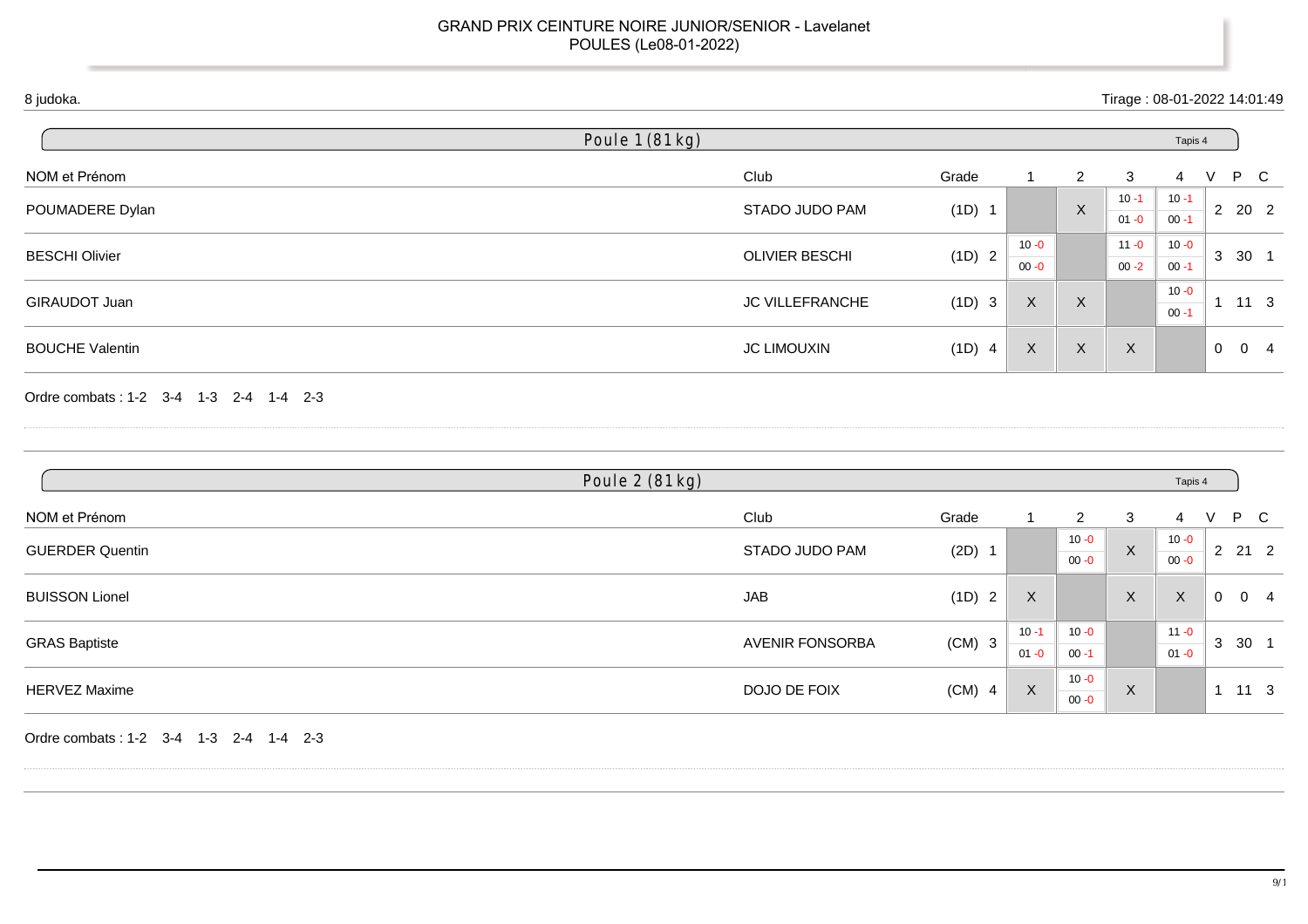

| CLASSEMENT             |                             |  |  |  |
|------------------------|-----------------------------|--|--|--|
| <b>BESCHI</b> Olivier  | OLIVIER BESCHI - MP         |  |  |  |
| <b>GRAS</b> Baptiste   | <b>AVENIR FONSORBA - MP</b> |  |  |  |
| <b>GUERDER Quentin</b> | STADO JUDO PAM - MP         |  |  |  |
| POUMADERE Dylan        | STADO JUDO PAM - MP         |  |  |  |